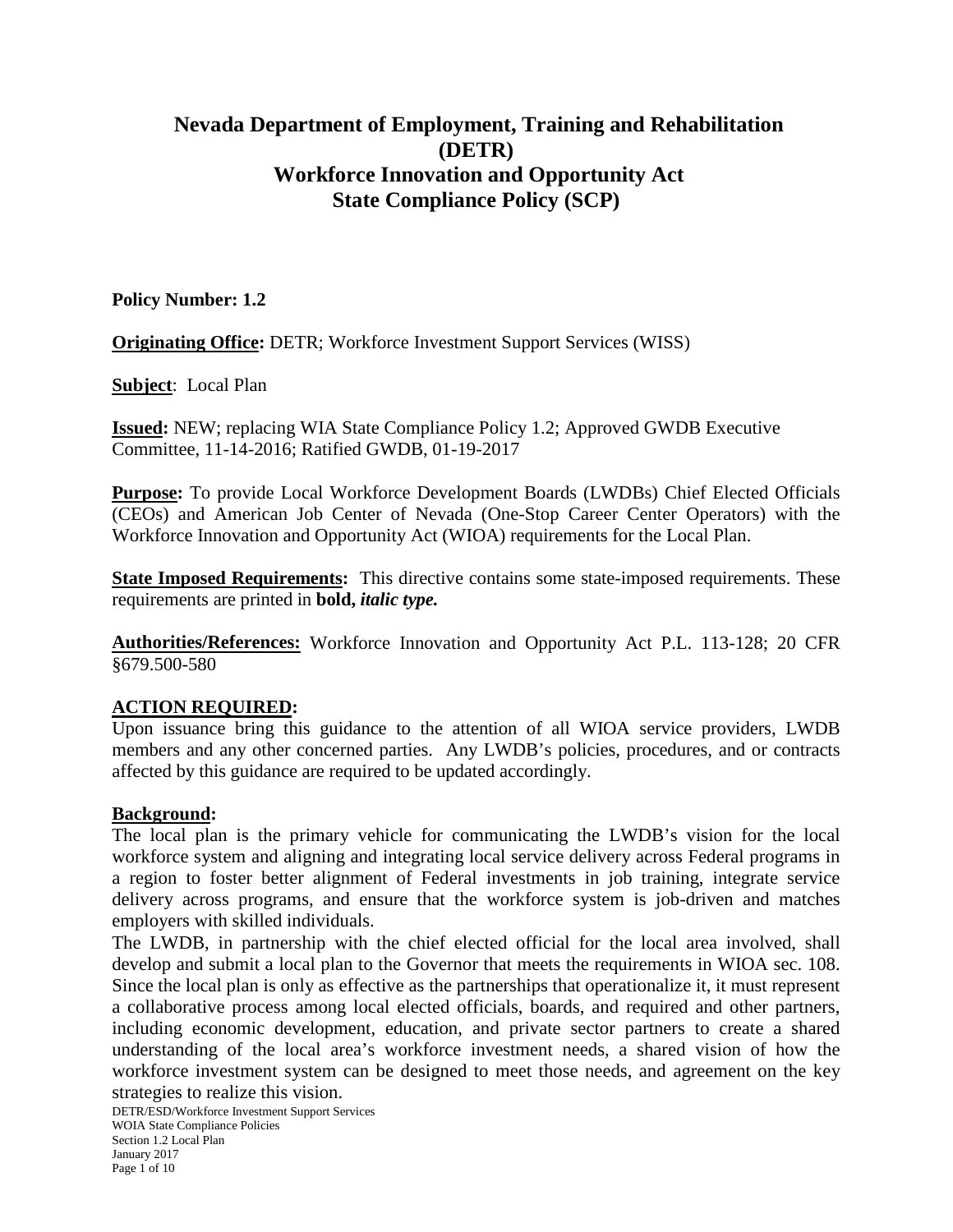The local plan shall support the strategy described in the State plan in accordance with WIOA sec.  $102(b)(1)(E)$ , and otherwise be consistent with the State plan. The local plan serves as a 4year action plan to develop, align, and integrate the region and local area's job-driven workforce development systems, and provides the platform to achieve the local area's visions and strategic and operational goals.

Local Board and appropriate CEOs must review the local plan every 2 years and submit a modification as needed, based on significant changes in labor market and economic conditions and other factors including changes to local economic conditions, changes in the financing available to support WIOA title I and partner-provided WIOA services, changes to the Local Board structure, or a need to revise strategies to meet performance goals.

The local plan is subject to the Sunshine Provisions of WIOA sec. 107(e) as to the public comment process.

# **Policy and Procedure:**

# **WIOA sec. 108. and 20 CFR §679.560**

(a) IN GENERAL.—Each local board shall develop and submit [after LEOs and Board approval] to the Governor a comprehensive 4-year local plan, in partnership with the chief elected official. The local plan shall support the strategy described in the State plan in accordance with [WIOA] section  $102(b)(1)(E)$ , and otherwise be consistent with the State plan. If the local area is part of a planning region, the local board shall comply with [WIOA] section 106(c) in the preparation and submission of a regional plan. At the end of the first 2-year period of the 4- year local plan, each local board shall review the local plan and the local board, in partnership with the chief elected official, shall prepare and submit modifications to the local plan to reflect changes in labor market and economic conditions or in other factors affecting the implementation of the local plan.

(b) CONTENTS.—The local plan shall include—

(1) a description of the strategic planning elements consisting of—

(A) an analysis of the regional economic conditions including—[if applicable]

(i) existing and emerging in-demand industry sectors and occupations; and

(ii) the employment needs of employers in those industry sectors and occupations;

(B) an analysis of the knowledge and skills needed to meet the employment needs of the employers in the region, including employment needs in in-demand industry sectors and occupations;

(C) an analysis of the workforce in the region, including current labor force employment (and unemployment) data, and information on labor market trends, and the educational and skill levels of the workforce in the region, including individuals with barriers to employment;

(D) an analysis of the workforce development activities (including education and training) in the region, including an analysis of the strengths and weaknesses of such services, and the capacity to provide such services, to address the identified education and skill needs of the workforce and the employment needs of employers in the region;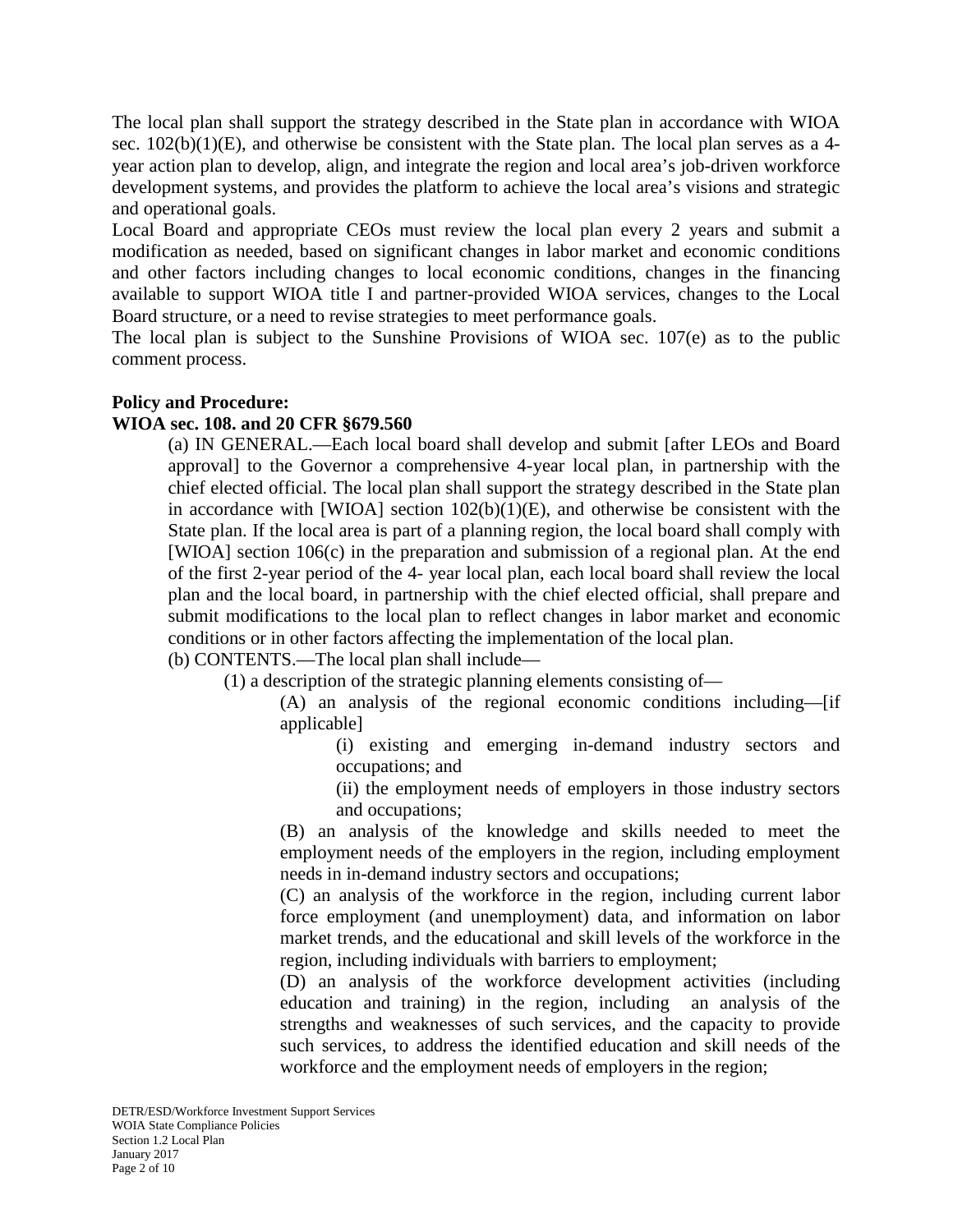(E) a description of the local board's strategic vision and goals for preparing an educated and skilled workforce (including youth and individuals with barriers to employment), including goals relating to the performance accountability measures based on primary indicators of performance described in [WIOA] section  $116(b)(2)(A)$  in order to support regional economic growth and economic self-sufficiency; and

(F) taking into account analyses described in subparagraphs (A) through (D), a strategy to work with the entities that carry out the core programs to align resources available to the local area, to achieve the strategic vision and goals described in subparagraph (E);

(2) a description of the workforce development system in the local area that identifies the programs that are included in that system and how the local board will work with the entities carrying out core programs and other workforce development programs to support alignment to provide services, including programs of study authorized under the Carl D. Perkins Career and Technical Education Act of 2006 (20 U.S.C. 2301 et seq.), that support the strategy identified in the State plan under [WIOA] section 102(b)(1)(E);

(3) a description of how the local board, working with entities carrying out core programs, will expand access to employment, training, education, and supportive services for eligible individuals, particularly eligible individuals with barriers to employment, including how the local board will facilitate the development of career pathways and co-enrollment, as appropriate, in core programs, and improve access to activities leading to a recognized postsecondary credential (including a credential that is an industry-recognized certificate or certification, portable, and stackable);

(4) a description of the strategies and services that will be used in the local area— (A) in order to—

> (i) facilitate engagement of employers, including small employers and employers in in-demand industry sectors and occupations, in workforce development programs;

> (ii) support a local workforce development system that meets the needs of businesses in the local area;

> (iii) better coordinate workforce development programs and economic development; and

> (iv) strengthen linkages between the one-stop delivery system and unemployment insurance programs; and

(B) that may include the implementation of initiatives such as incumbent worker training programs, on-the-job training programs, customized training programs, industry and sector strategies, career pathways initiatives, utilization of effective business intermediaries, and other business services and strategies, designed to meet the needs of employers in the corresponding region in support of the strategy described in paragraph  $(1)(F)$ ;

(5) a description of how the local board will coordinate workforce investment activities carried out in the local area with economic development activities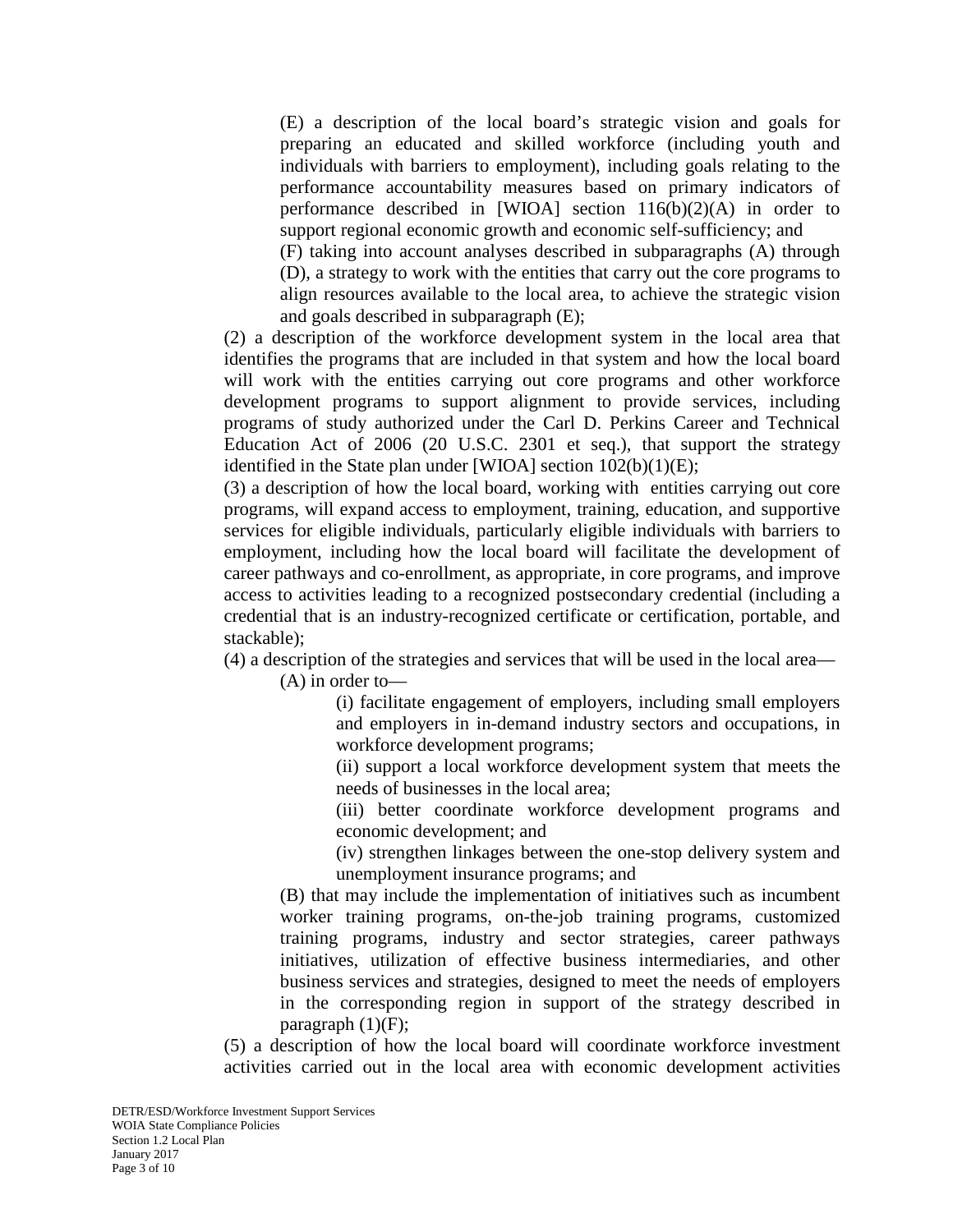carried out in the region in which the local area is located (or planning region), and promote entrepreneurial skills training and microenterprise services;

(6) a description of the one-stop delivery system in the local area, including—

(A) a description of how the local board will ensure the continuous improvement of eligible providers of services through the system and ensure that such providers meet the employment needs of local employers, and workers and jobseekers;

(B) a description of how the local board will facilitate access to services provided through the one-stop delivery system, including in remote areas, through the use of technology and through other means;

(C) a description of how entities within the one-stop delivery system, including one-stop operators and the onestop partners, will comply with section 188, if applicable, and applicable provisions of the Americans with Disabilities Act of 1990 (42 U.S.C. 12101 et seq.) regarding the physical and programmatic accessibility of facilities, programs and services, technology, and materials for individuals with disabilities, including providing staff training and support for addressing the needs of individuals with disabilities; and

(D) a description of the roles and resource contributions of the one-stop partners;

(7) a description and assessment of the type and availability of adult and dislocated worker employment and training activities in the local area;

(8) a description of how the local board will coordinate workforce investment activities carried out in the local area with statewide rapid response activities, as described in section  $134(a)(2)(A)$ ;

(9) a description and assessment of the type and availability of youth workforce investment activities in the local area, including activities for youth who are individuals with disabilities, which description and assessment shall include an identification of successful models of such youth workforce investment activities;

(10) a description of how the local board will coordinate education and workforce investment activities carried out in the local area with relevant secondary and postsecondary education programs and activities to coordinate strategies, enhance services, and avoid duplication of services;

(11) a description of how the local board will coordinate workforce investment activities carried out under this title in the local area with the provision of transportation, including public transportation, and other appropriate supportive services in the local area;

(12) a description of plans and strategies for, and assurances concerning, maximizing coordination of services provided by the State employment service under the Wagner-Peyser

Act (29 U.S.C. 49 et seq.) and services provided in the local area through the onestop delivery system, to improve service delivery and avoid duplication of services;

(13) a description of how the local board will coordinate workforce investment activities carried out under this title in the local area with the provision of adult education and literacy activities under title II in the local area, including a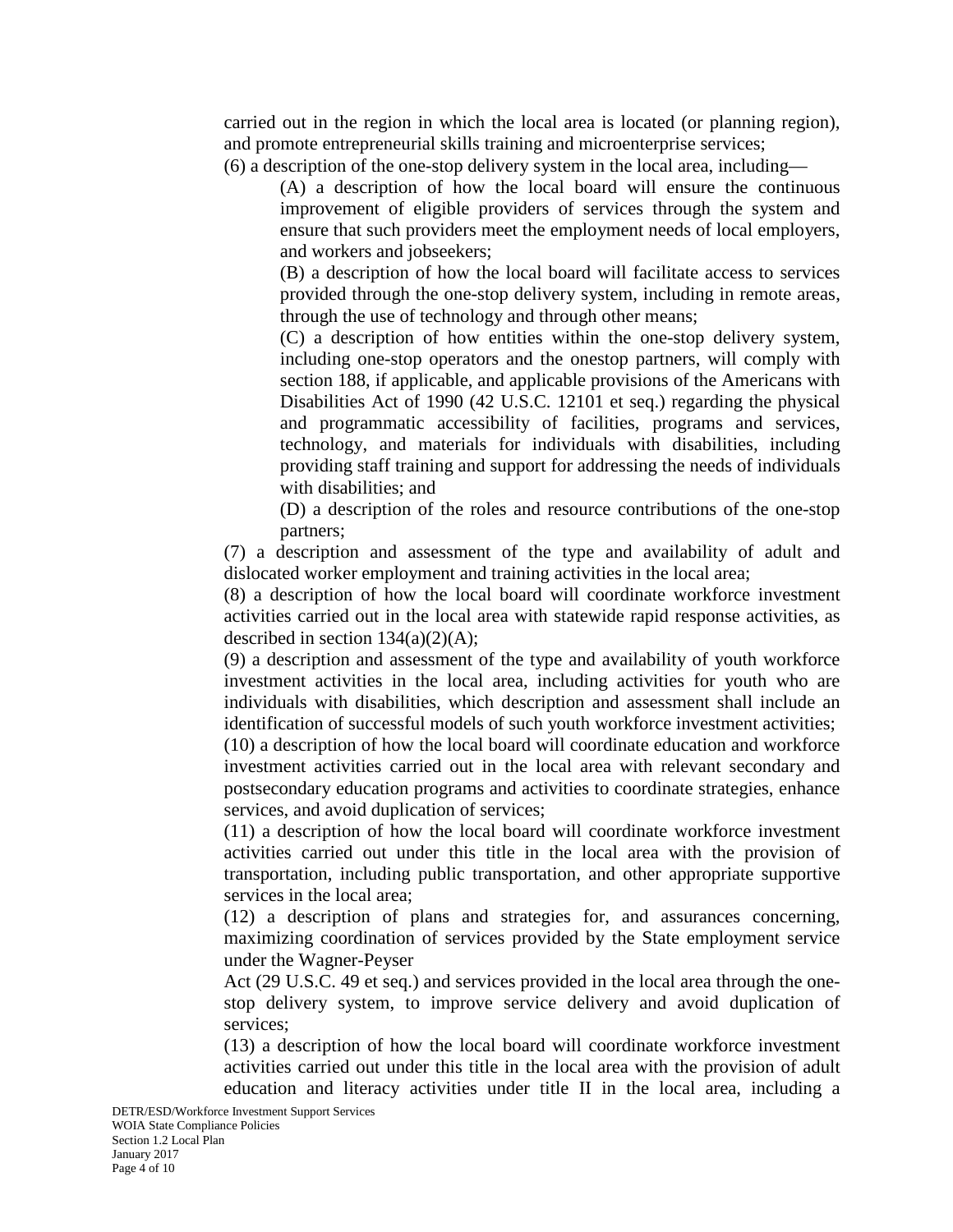description of how the local board will carry out, consistent with subparagraphs (A) and  $(B)(i)$  of [WIOA] section 107 $(d)(11)$  and [WIOA] section 232, the review of local applications submitted under title II;

(14) a description of the replicated cooperative agreements (as defined in section 107(d)(11)) between the local board or other local entities described in [WIOA] section  $101(a)(11)(B)$  of the Rehabilitation Act of 1973 (29 U.S.C. 721(a)(11)(B)) and the local office of a designated State agency or designated State unit administering programs carried out under title I of such Act (29 U.S.C. 720 et seq.) (other than section 112 or part C of that title (29 U.S.C. 732, 741) and subject to section  $121(f)$ ) in accordance with section  $101(a)(11)$  of such Act (29 U.S.C.  $721(a)(11)$ ) with respect to efforts that will enhance the provision of services to individuals with disabilities and to other individuals, such as cross training of staff, technical assistance, use and sharing of information, cooperative efforts with employers, and other efforts at cooperation, collaboration, and coordination;

(15) an identification of the entity responsible for the disbursal of grant funds described in [WIOA] section  $107(d)(12)(B)(i)(III)$ , as determined by the chief elected official or the Governor under [WIOA] section 107(d)(12)(B)(i);

(16) a description of the competitive process to be used to award the sub-grants and contracts in the local area for activities carried out under this title;

(17) a description of the local levels of performance negotiated with the Governor and chief elected official pursuant to [WIOA] section 116(c), to be used to measure the performance of the local area and to be used by the local board for measuring the performance of the local fiscal agent (where appropriate), eligible providers under subtitle B, and the one-stop delivery system, in the local area;

(18) a description of the actions the local board will take toward becoming or remaining a high-performing board, consistent with the factors developed by the State board pursuant to [WIOA] section  $101(d)(6)$ ;

(19) a description of how training services under chapter 3 of subtitle B will be provided in accordance with [WIOA] section  $134(c)(3)(G)$ , including, if contracts for the training services will be used, how the use of such contracts will be coordinated with the use of individual training accounts under that chapter and how the local board will ensure informed customer choice in the selection of training programs regardless of how the training services are to be provided;

(20) a description of the process used by the local board, consistent with subsection (d), to provide an opportunity for public comment, including comment by representatives of businesses and comment by representatives of labor organizations, and input into the development of the local plan, prior to submission of the plan;

(21) a description of how one-stop centers are implementing and transitioning to an integrated, technology-enabled intake and case management information system for programs carried out under this Act and programs carried out by onestop partners; and

(22) such other information as the Governor may require.

(c) EXISTING ANALYSIS.—As appropriate, a local area may use an existing analysis in order to carry out the requirements of subsection (b)(1) concerning an analysis.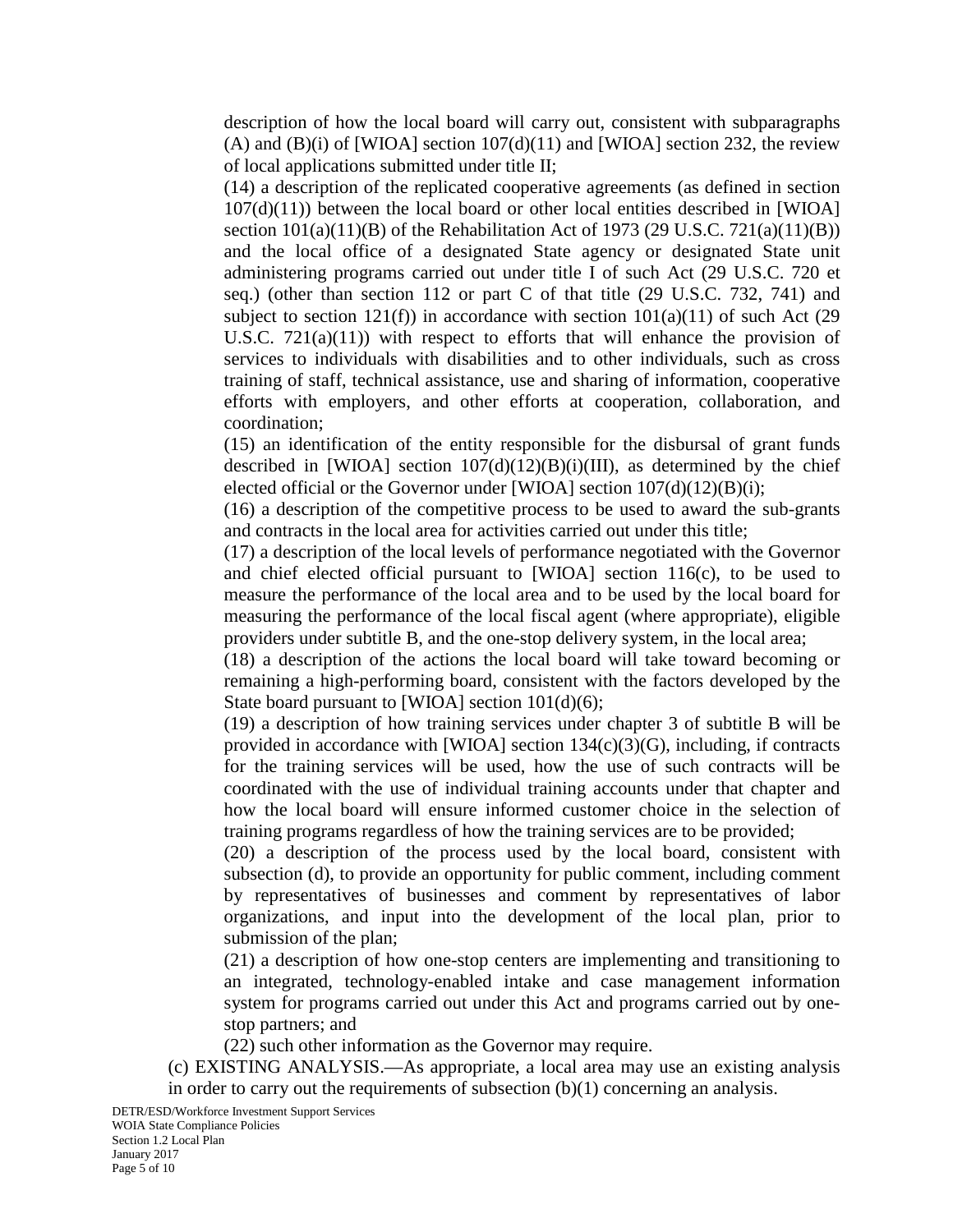(d) PROCESS.—Prior to the date on which the local board submits a local plan under this section, the local board shall—

(1) make available copies of a proposed local plan to the public through electronic and other means, such as public hearings and local news media;

(2) allow members of the public, including representatives of business, representatives of labor organizations, and representatives of education to submit to the local board comments on the proposed local plan, not later than the end of the 30-day period beginning on the date on which the proposed local plan is made available;

# *[(3) obtain approval by LEOs and Board*;] and

 $[(4)]$  include with the local plan submitted to the Governor under this section any such comments that represent disagreement with the plan.

(e) PLAN SUBMISSION AND APPROVAL.—A local plan submitted to the Governor under this section (including a modification to such a local plan) shall be considered to be approved by the Governor at the end of the 90-day period beginning on the day the Governor receives the plan (including such a modification), unless the Governor makes a written determination during the 90-day period that—

(1) deficiencies in activities carried out under this subtitle or subtitle B have been identified, through audits conducted under [WIOA] section 184 or otherwise, and the local area has not made acceptable progress in implementing corrective measures to address the deficiencies;

(2) the plan does not comply with the applicable provisions of this Act; or

(3) the plan does not align with the State plan, including failing to provide for alignment of the core programs to support the strategy identified in the State plan in accordance with [WIOA] section  $102(b)(1)(E)$ .

#### **Local Plan Purpose (20 CFR §679.500)**

(a) The local plan serves as 4-year action plan to develop, align, and integrate service delivery strategies and to support the State's vision and strategic and operational goals. The local plan sets forth the strategy to:

(1) Direct investments in economic, education, and workforce training programs to focus on providing relevant education and training to ensure that individuals, including youth and individuals with barriers to employment, have the skills to compete in the job market and that employers have a ready supply of skilled workers;

(2) Apply job-driven strategies in the one-stop delivery system;

(3) Enable economic, education, and workforce partners to build a skilled workforce through innovation in, and alignment of, employment, training, and education programs; and

(4) Incorporate the local plan into the regional plan per [20 CFR]§ 679.540.

(b) In the case of planning regions, a regional plan is required to meet the purposes described in paragraph (a) of this section and to coordinate resources among multiple WDBs in a region.

(c) The Governor must establish and disseminate to Local WDBs and regional planning areas a policy for the submission of local and regional plans. The policy must set a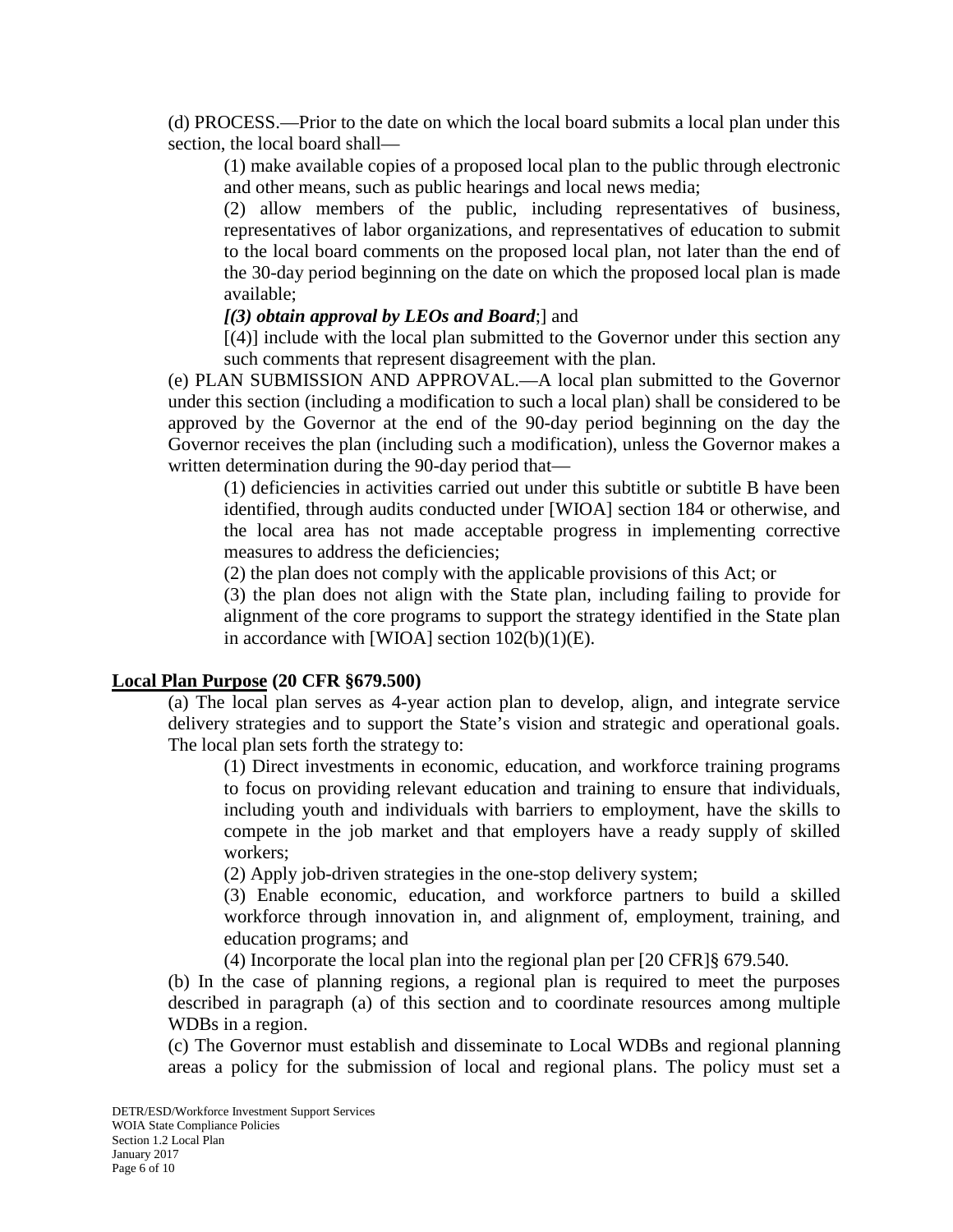deadline for the submission of the regional and local plans that accounts for the activities required in plan development outlined in [20 CFR]§ 679.510 and 679.550.

#### **Regional Planning Requirement (20 CFR §679.510)**

(a) Local WDBs and chief elected officials within an identified planning region (as defined in WIOA secs.  $106(a)(2)(B)$ –(C) and § 679.200) must:

(1) Participate in a regional planning process that results in:

(i) The preparation of a regional plan, as described in paragraph  $(a)(2)$  of this section and consistent with any guidance issued by the Department;

(ii) The establishment of regional service strategies, including use of cooperative service delivery agreements;

(iii) The development and implementation of sector initiatives for indemand industry sectors or occupations for the planning region;

(iv) The collection and analysis of regional labor market data (in conjunction with the State) which must include the local planning requirements at  $[20 \text{ CFR}]$  §  $679.560(a)(1)(i)$  and (ii);

(v) The coordination of administrative cost arrangements, including the pooling of funds for administrative costs, as appropriate;

(vi) The coordination of transportation and other supportive services as appropriate;

(vii) The coordination of services with regional economic development services and providers; and

(viii) The establishment of an agreement concerning how the planning region will collectively negotiate and reach agreement with the Governor on local levels of performance for, and report on, the performance accountability measures described in WIOA sec. 116(c) for local areas or the planning region.

(2) Prepare, submit, and obtain approval of a single regional plan that:

(i) Includes a description of the activities described in paragraph (a)(1) of this section; and

(ii) Incorporates local plans for each of the local areas in the planning region, consistent with [20 CFR] § 679.540(a).

(b) Consistent with [20 CFR]§ 679.550(b), the Local WDBs representing each local area in the planning region must provide an opportunity for public comment on the development of the regional plan or subsequent plan modifications before submitting the plan to the Governor. To provide adequate opportunity for public comment, the Local WDBs must:

(1) Make copies of the proposed regional plan available to the public through electronic and other means, such as public hearings and local news media;

(2) Include an opportunity for comment by members of the public, including representatives of business, labor organizations, and education;

(3) Provide no more than a 30-day period for comment on the plan before its submission to the Governor, beginning on the date on which the proposed plan is made available; and

(4) The Local WDBs must submit any comments that express disagreement with the plan to the Governor along with the plan.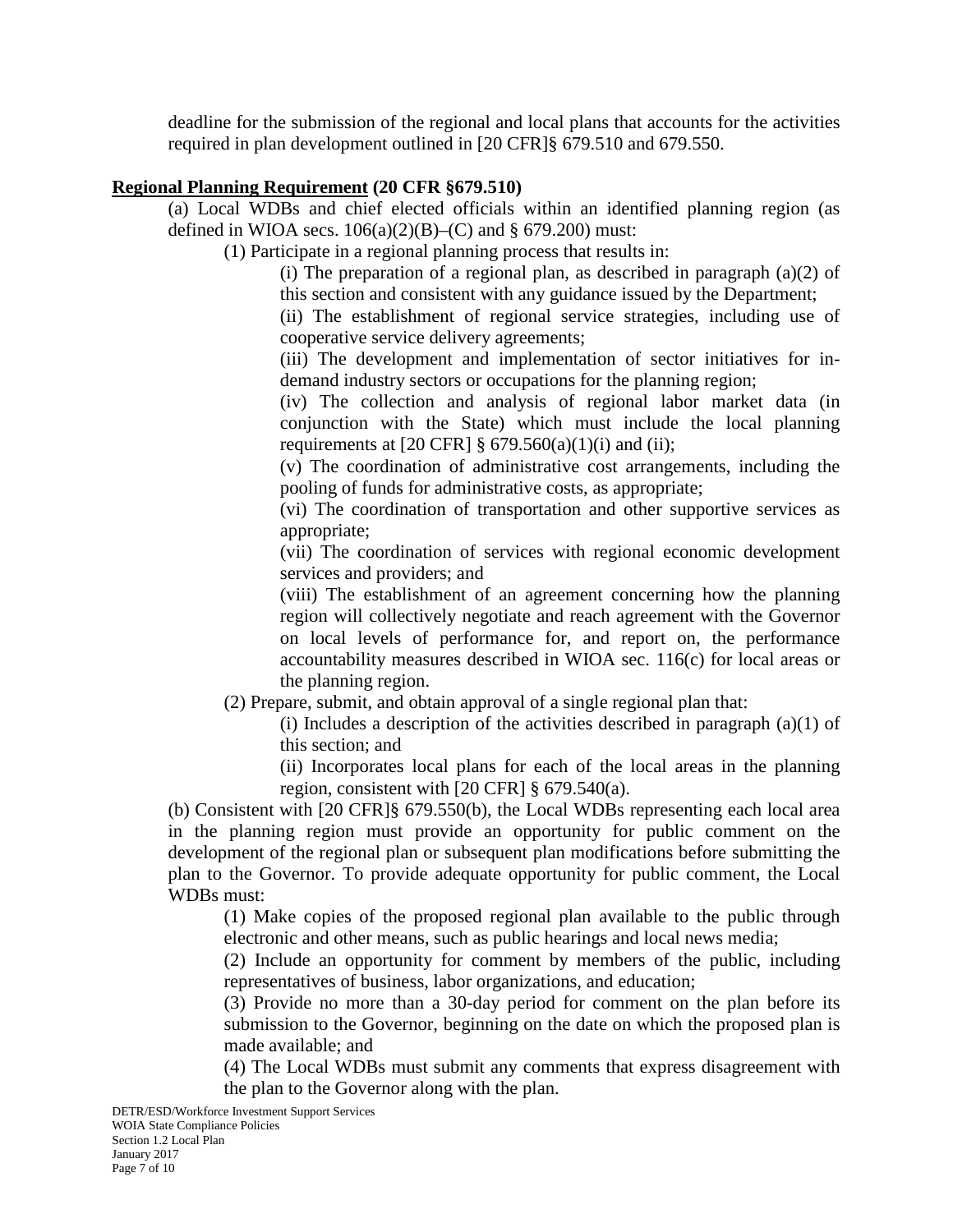(5) Consistent with WIOA sec. 107(e), the Local WDB must make information about the plan available to the public on a regular basis through electronic means and open meetings.

(c) The State must provide technical assistance and labor market data, as requested by local areas, to assist with regional planning and subsequent service delivery efforts.

(d) As they relate to regional areas and regional plans, the terms local area and local plan are defined in WIOA secs.  $106(c)(3)(A)$ –(B).

# *[(6)] Plan must have LEOs and Board approval.*

# **Regional Plan Approval Requirements (20 CFR §679.520)**

Consistent with the requirements of [20 CFR]§ 679.570, the Governor must review completed plans (including a modification to the plan). Such plans will be considered approved 90 days after receipt of the plan unless the Governor determines in writing that:

(a) There are deficiencies in workforce investment activities that have been identified through audits and the local area has not made acceptable progress in implementing plans to address deficiencies; or

(b) The plan does not comply with applicable provisions of WIOA and the WIOA regulations, including the required consultations and public comment provisions, and the nondiscrimination requirements of 29 CFR part 38.

(c) The plan does not align with the State Plan, including with regard to the alignment of the core programs to support the strategy identified in the State Plan in accordance with WIOA sec.  $102(b)(1)(E)$  and § 676.105 of this chapter.

#### **Regional Plan Modification Requirements (20 CFR §679.530)**

(a) Consistent with [20 CFR] § 679.580, the Governor must establish procedures governing the modification of regional plans.

(b) At the end of the first 2-year period of the 4-year local plan, the Local WDBs within a planning region, in partnership with the appropriate chief elected officials, must review the regional plan and prepare and submit modifications to the regional plan to reflect changes:

(1) In regional labor market and economic conditions; and

(2) Other factors affecting the implementation of the local plan, including but not limited to changes in the financing available to support WIOA title I and partnerprovided WIOA services.

#### **Local Planning Reflected in the Regional Plan (20 CFR §679.540)**

(a) The regional plan must address the requirements at WIOA secs.  $106(c)(1)(A)$ –(H), and incorporate the local planning requirements identified for local plans at WIOA secs.  $108(b)(1)-(22)$ .

(b) The Governor may issue regional planning guidance that allows Local WDBs and chief elected officials in a planning region to address any local plan requirements through the regional plan where there is a shared regional responsibility.

#### **Requirements For Developing the Local Plan (20 CFR §679.550)**

(a) Under WIOA sec. 108, each Local WDB must, in partnership with the appropriate chief elected officials, develop and submit a comprehensive 4-year plan to the Governor.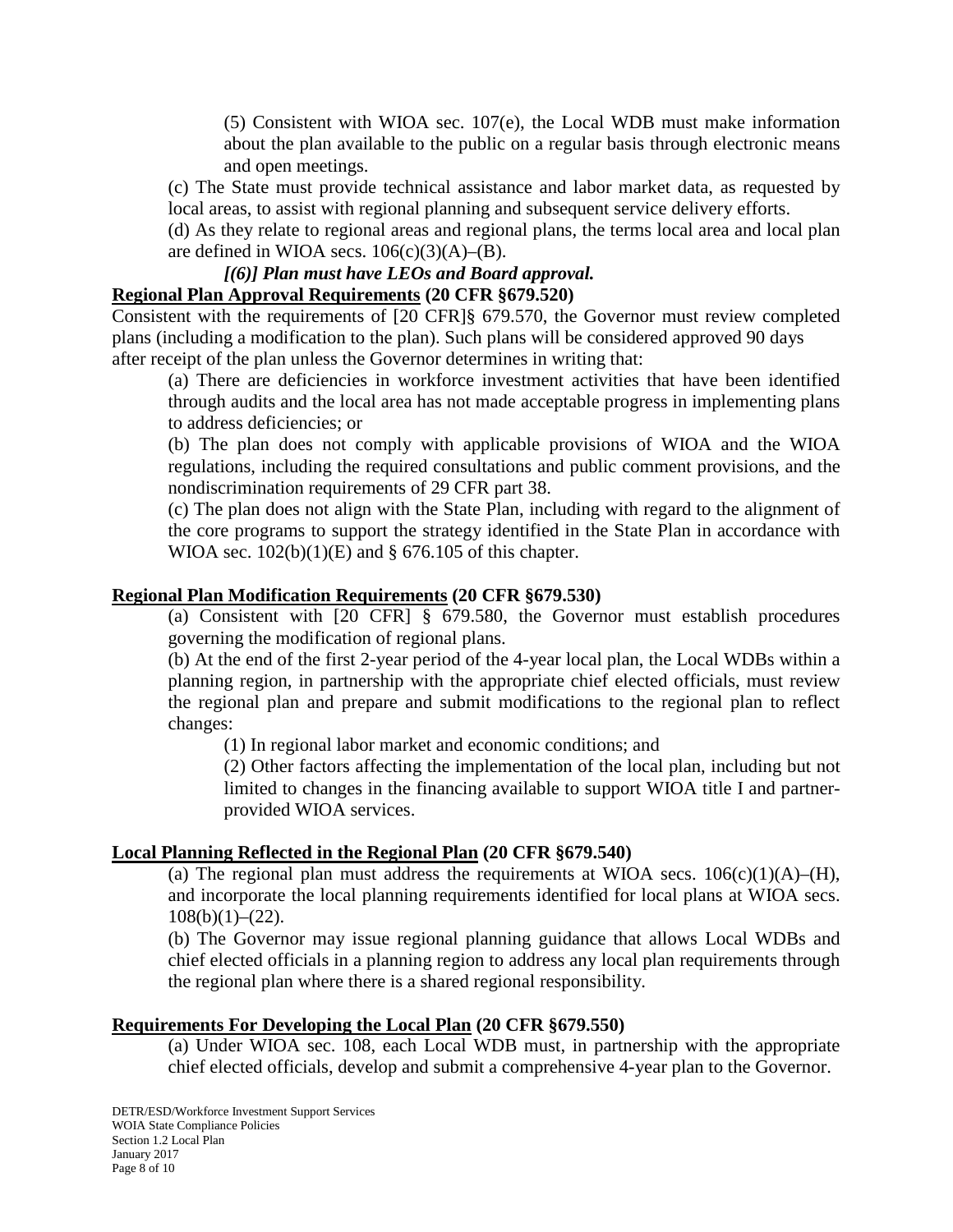(1) The plan must identify and describe the policies, procedures, and local activities that are carried out in the local area, consistent with the State Plan.

(2) If the local area is part of a planning region, the Local WDB must comply with WIOA sec. 106(c) and [20 CFR] § 679.510 through 679.540 in the preparation and submission of a regional plan.

(b) Consistent with [20 CFR] § 679.510(b), the Local WDB must provide an opportunity for public comment on the development of the local plan or subsequent plan modifications before submitting the plan to the Governor. To provide adequate opportunity for public comment, the Local WDB must:

(1) Make copies of the proposed local plan available to the public through electronic and other means, such as public hearings and local news media;

(2) Include an opportunity for comment by members of the public, including representatives of business, labor organizations, and education;

(3) Provide no more than a 30-day period for comment on the plan before its submission to the Governor, beginning on the date on which the proposed plan is made available, prior to its submission to the Governor; and

(4) The Local WDB must submit any comments that express disagreement with the plan to the Governor along with the plan.

(5) Consistent WIOA sec. 107(e), the Local WDB must make information about the plan available to the public on a regular basis through electronic means and open meetings.

# *[(6)] Plan must have LEOs and Board approval.*

#### **Local Plan Approval Requirements (20CFR §679.570)**

(a) Consistent with the requirements at [20 CFR] § 679.520 the Governor must review completed plans (including a modification to the plan). Such plans will be considered approved 90 days after the Governor receives the plan unless the Governor determines in writing that:

(1) There are deficiencies in workforce investment activities that have been identified through audits and the local area has not made acceptable progress in implementing plans to address deficiencies; or

(2) The plan does not comply with applicable provisions of WIOA and the WIOA regulations, including the required consultations and public comment provisions, and the nondiscrimination requirements of 29 CFR part 38.

(3) The plan does not align with the State Plan, including with regard to the alignment of the core programs to support the strategy identified in the State Plan in accordance with WIOA sec.  $102(b)(1)(E)$  and § 676.105 of this chapter.

(b) In cases where the State is a single local area:

(1) The State must incorporate the local plan into the State's Unified or Combined State Plan and submit it to the U.S. Department of Labor in accordance with the procedures described in § 676.105 of this chapter.

(2) The Secretary of Labor performs the roles assigned to the Governor as they relate to local planning activities.

(3) The Secretary of Labor will issue planning guidance for such States.